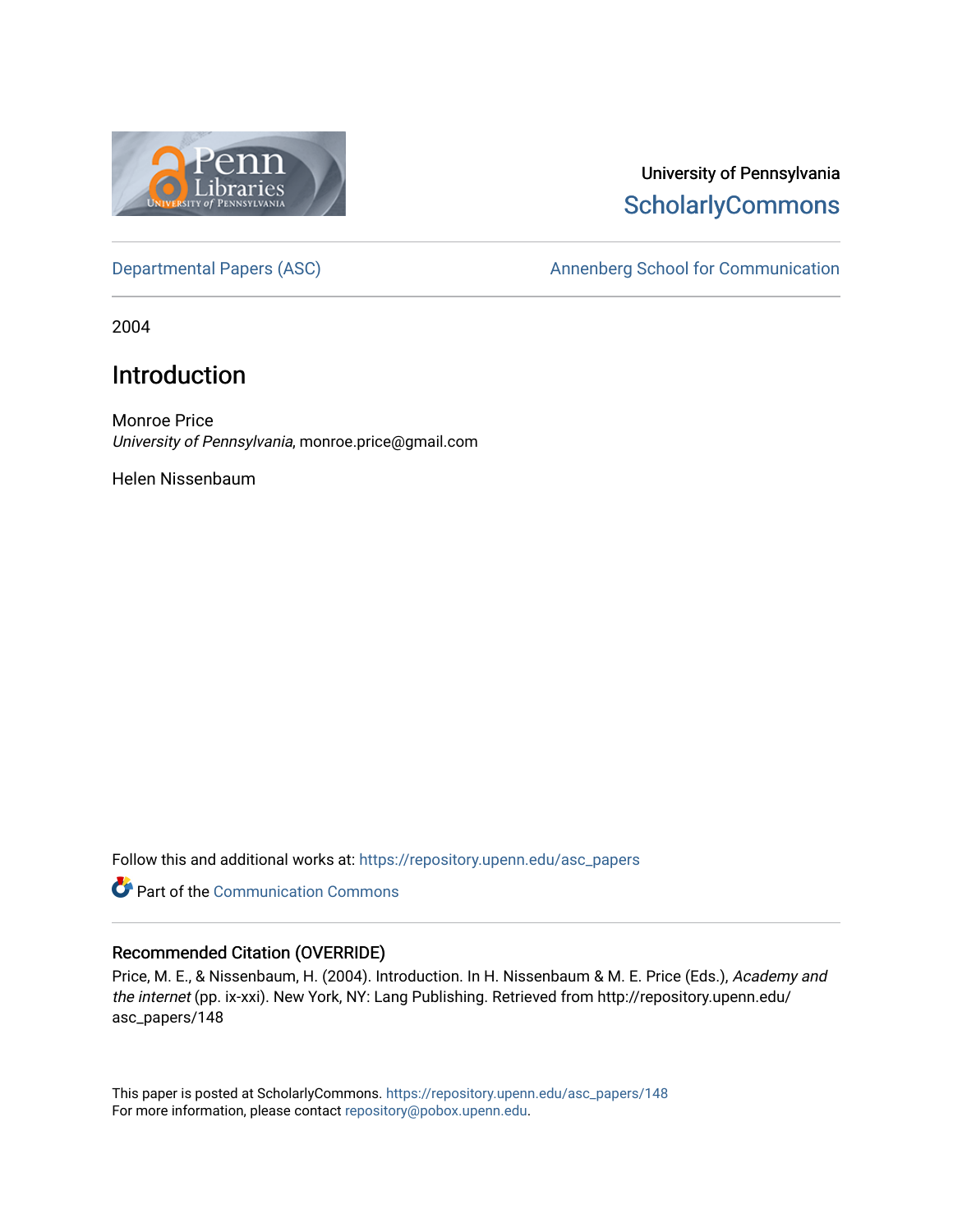## Introduction

### Disciplines

Communication | Social and Behavioral Sciences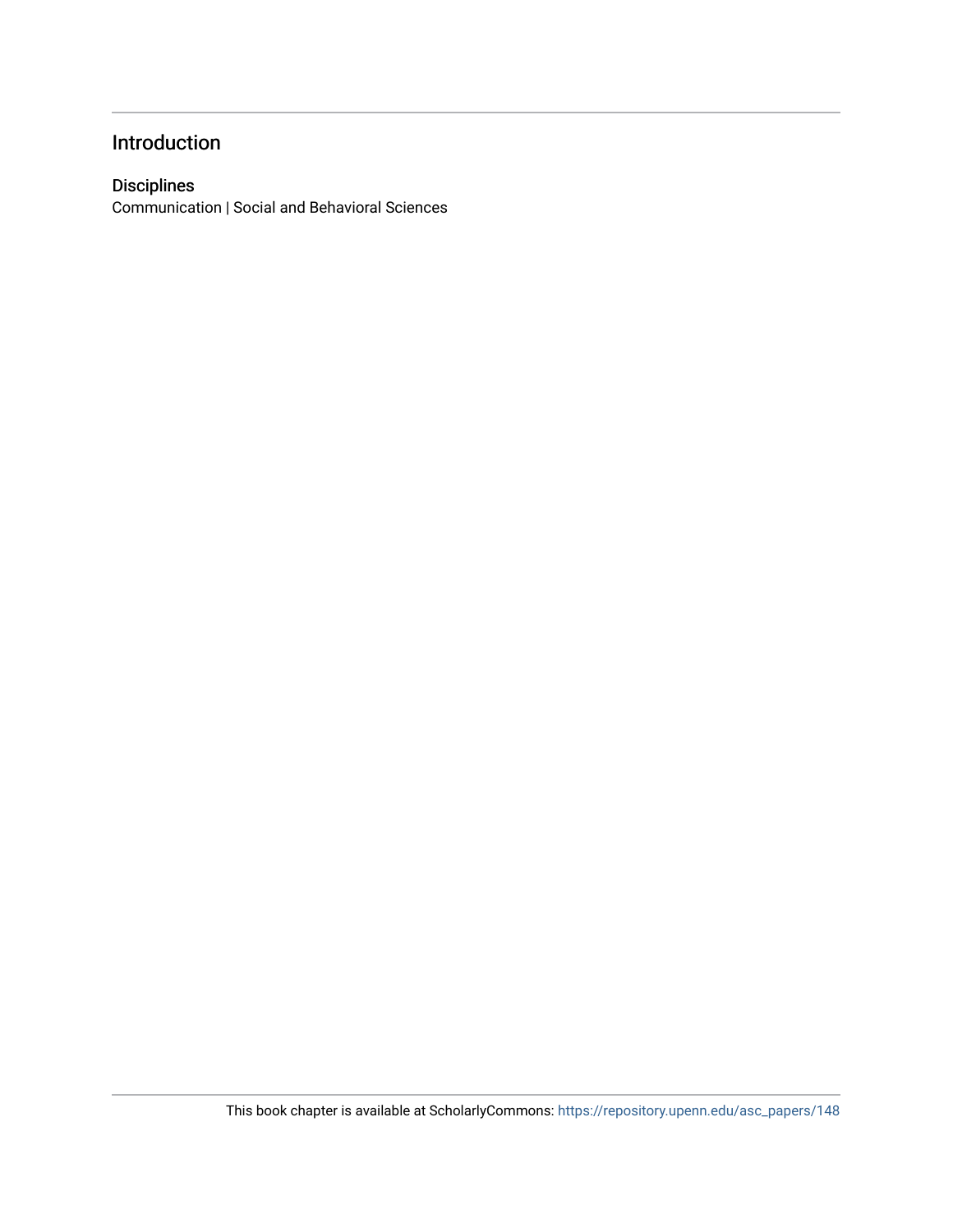# *Introduction*

### Helen Nissenbaum and Momoe E. Price

In all the attention given to the Internet as a phenomenon affecting society, there is precious little that looks at the way in which the organization and implementation of research, itself, is potentially altered or even transformed. Yet the impact of the Internet on the creation and recreation of research agendas in the social sciences is a rich area for study; it is a subject worthy of attention, especially when external circumstances lead to changing demands, changing needs, and a changing policy environment. Groups of scholars act within a network of influences that shape zones of inquiry and research styles. One can look, across disciplines, at the influence of funding sources, at the brilliant and flashing influence of imaginative scholars, at the influence of altered modes of evaluating academic departments and changing standards for tenure. Scholarship is affected by fashion, by the assumptions of publishers about markets, and about the changed agendas of editors of scholarly journals. In academic life as well as in Wall Street, the Internet has inspired trends, but out of these some longer lasting insights emerge. The Internet has shifted publishing priorities, altered strategies of funding, and, as a result, been a substantial factor in its impact on the academy in ways that are largely unexamined.

The essays in this book arise from the phenomenon of adaptability of the scholarly project. The Internet and its impact on society has been a matter, quite appropriately, of focus by scholars across disciplines. We are not here assessing *whether* the Internet has had impact; it is a starting assumption of this book *that* it has had a substantial impact and has already affected people, societies, and institutions. We confine ourselves to a much narrower inquiry: how scholars report and conceptualize that impact. First a subject for science fiction, then a subject for engineering and computer science, the Internet inspired a cohort of talented popular writers such as Steven Levy and Katie Hafner, futurists, such as the Tofflers and Nicholas Negroponte (wearing a different hat), and countercultural visionaries, such as Howard Reingold and John Perry Barlow. Finally, it entered the realms of the academic social sciences themselves, where theories and methods were brought to bear not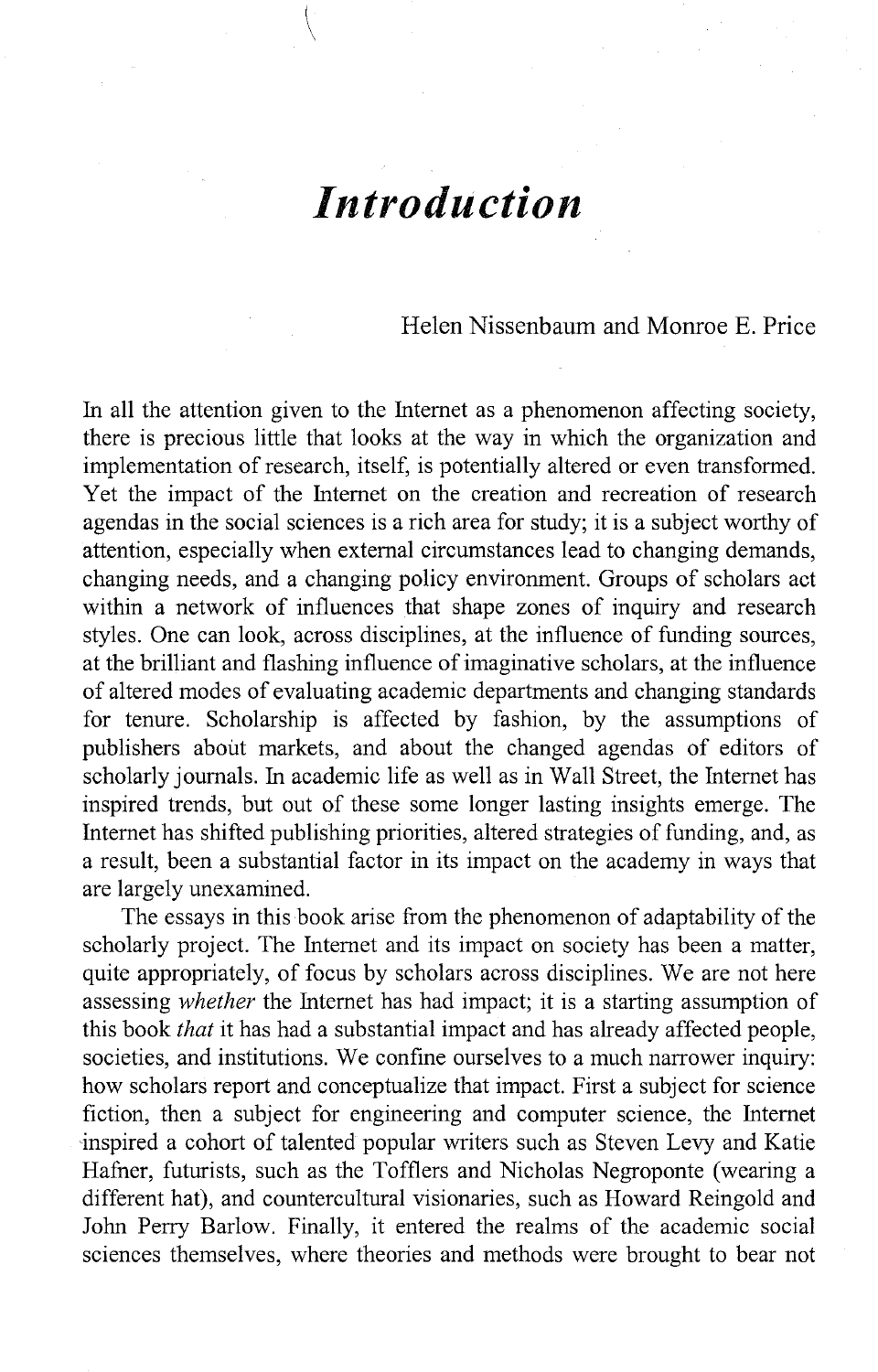x INTRODUCTION

always on questions grand and overarching, but, as time passed, on issues that were more fine grained and qualitatively varied. Scholarship is hardly independent of modes of cooperation. And, the idea of the Internet would give rise-in conjunction with other new information technologies-to new organizations, new departments, new collaborative enterprises that played with the notion of the interdisciplinary. Throughout, however, accommodation and change occurred within traditional disciplines, and research concerning the Internet and its impact on society was established, to a greater or lesser extent, within existing debates, existing structures, and existing thematic approaches.

In conceiving this book, then, our observation was that the last decade has been a period when many fields and disciplines are driven to adjust to the intellectual consequences of the coming of the Internet and new information technologies. Sociologists, lawyers, anthropologists-scholars in a vast variety of fields-are determining how transformations in information technology alter questions historically asked or pose new policy issues that require scholarly analysis to resolve. It is useful to draw back, to consider how the Internet alters the agenda of scholarship across many disciplines.

The function of this book, then, is to explore, across and beyond the social sciences, the impact of the Internet (as a subject, not as a technique) on what scholars are doing. We sought to gather together a wide range of authors, recognized in their fields, geographically diverse, engaged in the spectrum of disciplines, involved in various schools of research concerning the pressures new technology place on existing work. The goal, unreachable, was to provide as close to a comprehensive view of Internet-related research and scholarship as can now exist. The aspiration was for a series of essays that would assist in evaluating new departures in research.

Such studies are useful to those funding research both within and without government and to those seeking to determine the relationship of research to the ethical, social, and political challenges the new information technology presents.

Research is a social enterprise, and it manifests the sharing of observations and insights. These essays cast light on how the process of defining and shaping areas of inquiry occur with a discipline, how scholarship socializes concerning an important question such as the impact of the Internet on society. There are other aspects of scholarship as a social enterprise where far more needs to be said. We know too little about the specific relationship between funding sources and scholarly output. Foundations, private corporations, government agencies—each have agendas reflected in their sponsorship of work.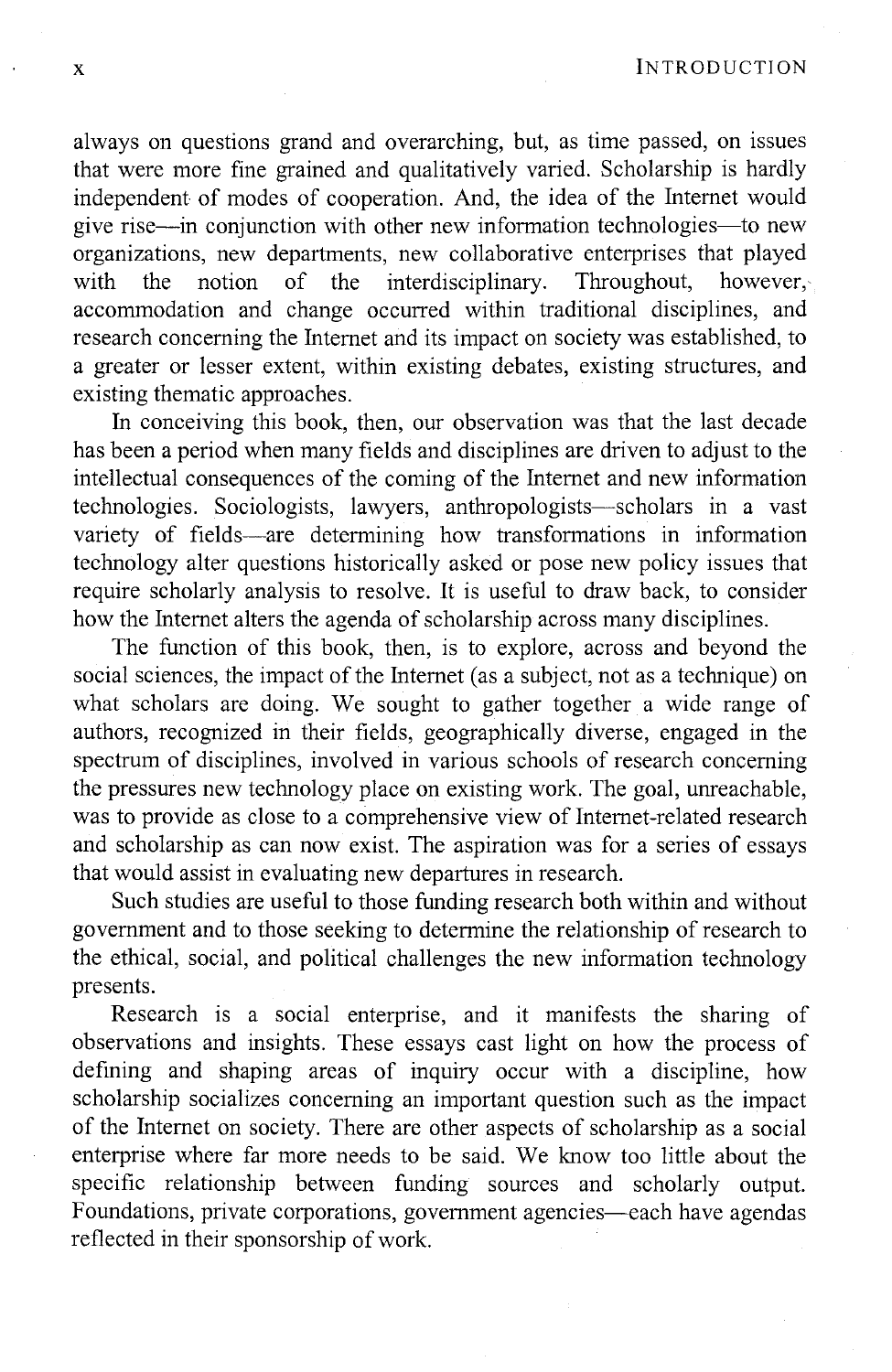The various chapter authors have been asked to suggest, in each of their disciplines, how fields of inquiry are being redefined, and what issues of social change are looming as the most important from their perspectives on the academy. They have been asked to render a conceptual photograph of their fields and explore how their discipline is coping with the impact of information technology. The essays highlight significant zones of inquiry and provide a critical perspective on the direction each discipline is traveling. Policy approaches, empirical research, and theoretical questions are part of these essays.

Paul DiMaggio et al. set the stage with a discussion of the general issue:

[T]he medium's rapid growth offers a once-in-a-lifetime opportunity for scholars to test theories of technology diffusion and media effects *during the early stages of a new medium* s *diffusion and institutionalization .* ... [T]he Internet is unique because it integrates both different modalities of communication (reciprocal interaction, broadcasting, individual reference-searching, group discussion, person/machine interaction) and different kinds of content (text, video, visual images, audio) in a single medium. This versatility renders plausible claims that the technology will be implicated in many kinds of social change, perhaps more deeply than television or radio. Finally, choices are being made-systems developed, money invested, laws passed, regulations promulgated—that will shape the system's technical and normative structure for decades to come. Many of these choices are based on behavioral assumptions about how people and the Internet interact. We believe such assumptions should represent more than guesswork.

Finally, these essays mark a transition. In the heady days of the mid-1980s to mid-1990s, populists, futurists, visionaries, idealists, academic scholars, and researchers in the humanities, social sciences, law, and technology forgot the walls that separated them, drawn together by a common fascination with a potent, new, social, and technological phenomenon-the Internet and related digital electronic technologies. Enraptured, as they were, with these technological marvels and their social possibilities, researchers and scholars willingly marginalized themselves, defying strictures of established disciplines that had not yet come around to absorbing the Internet as legitimate subject matter. The upshot was a great mingling, not only among academics from multiple disciplines but also between thinkers and writers within the academy and thinkers, activists, and professionals outside the academy with whom they sometimes shared more in common than with colleagues in their home fields.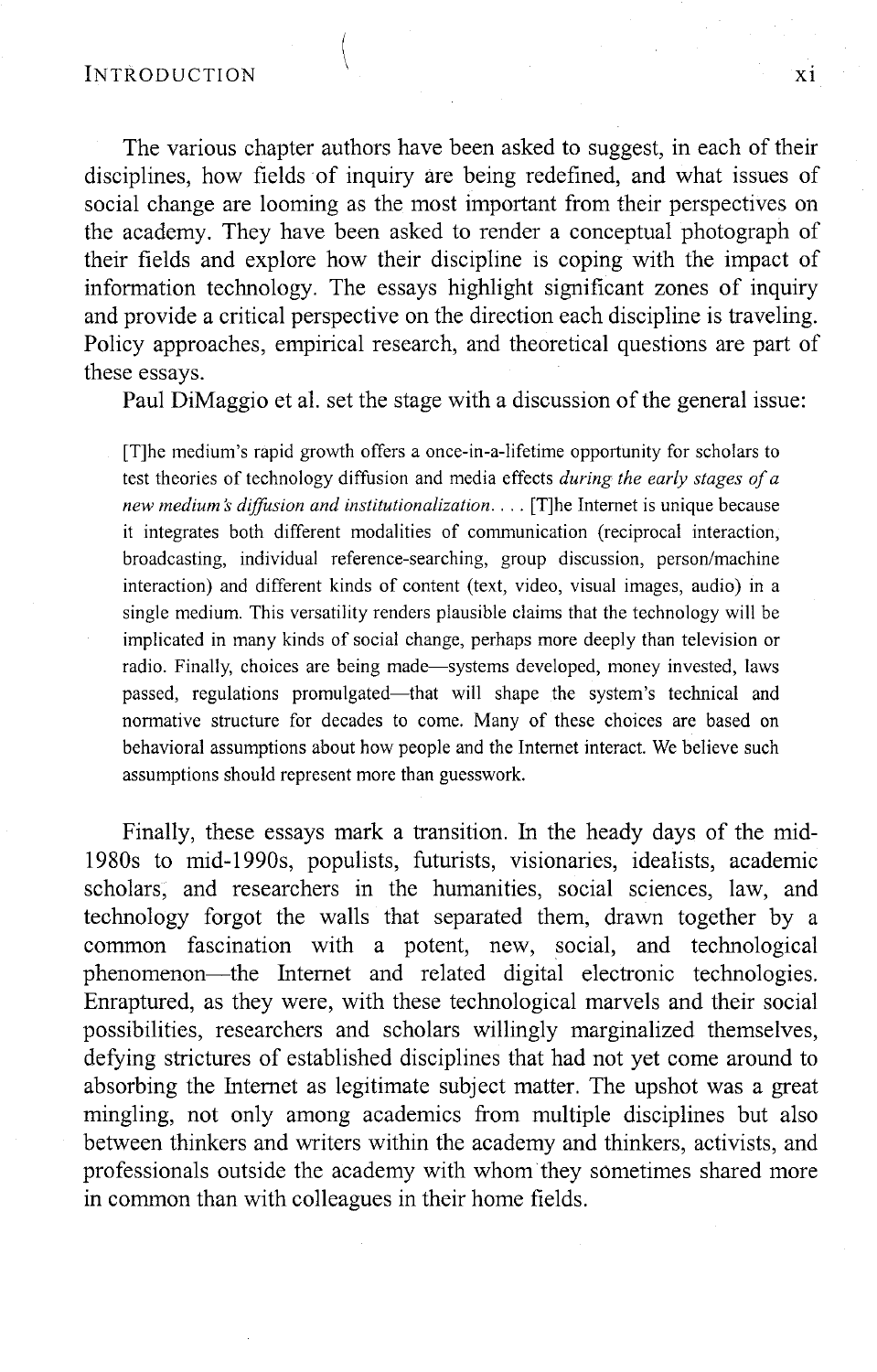Over time, established social sciences and humanities demonstrated their capaciousness, moving—sometimes eagerly—to embrace within their realms the study of the Internet. Positive results flowed: departments sought to hire relevant experts, changes took root at basic institutional layers (e.g., schools and departments of "information," departments and schools of "communication" and "new media"), and countless new subspecialty journals sprung up. Furthermore, as the essays in this book admirably demonstrate, research and scholarship, engaging the full spectrum of academic hierarchy from graduate students to full professors, burgeoned. But tolerant embrace *within* disciplines also has resulted in a retreat back into disciplinary folds and increasing disciplinary insularity. Many researchers are unable or unwilling to stay abreast of significant work outside their boundaries, they gather at discipline-based conferences, and, perhaps saddest of all, they have allowed walls of disapproval to grow, particularly regarding fundamental results and varying methodologies. **If** the brief interlude when the Internet (and information technology, generally) served as a preemptive organizing theme has passed, how far have we or will we go toward business as usual?

In structuring most essays in this volume around disciplinary themes, we have capitulated partly to the notion that established disciplines have absorbed the study of Internet within their boundaries. Nevertheless, in bringing the essays together in a single volume, we are seeking to further cross disciplinary curiosity. We are betting, and also hoping, that our project is not anachronistic, that Balkanization is not complete, that the Tower of Babel has not progressed far enough to make the effort irrelevant. And, indeed, we nourish a hope that the volume itself will contribute to keeping the walls porous so all may continue to benefit from the good works of others, no matter its origin-sociologists from philosophers, lawyers from aestheticians, economists from communications scholars, anthropologists from policy researchers, and vice versa.

### **The Chapters**

We tum, then, to our authors. Roy Rosenzweig documents the early scholarship among historians about the foundation and development of the Internet. According to Rosenzweig, the Internet has not yet gained prominence in the mainstream academic study of history, perhaps, he speculates, because it is still too new. Historical works of high quality have, however, been produced for broad readership, on the one hand, and, on the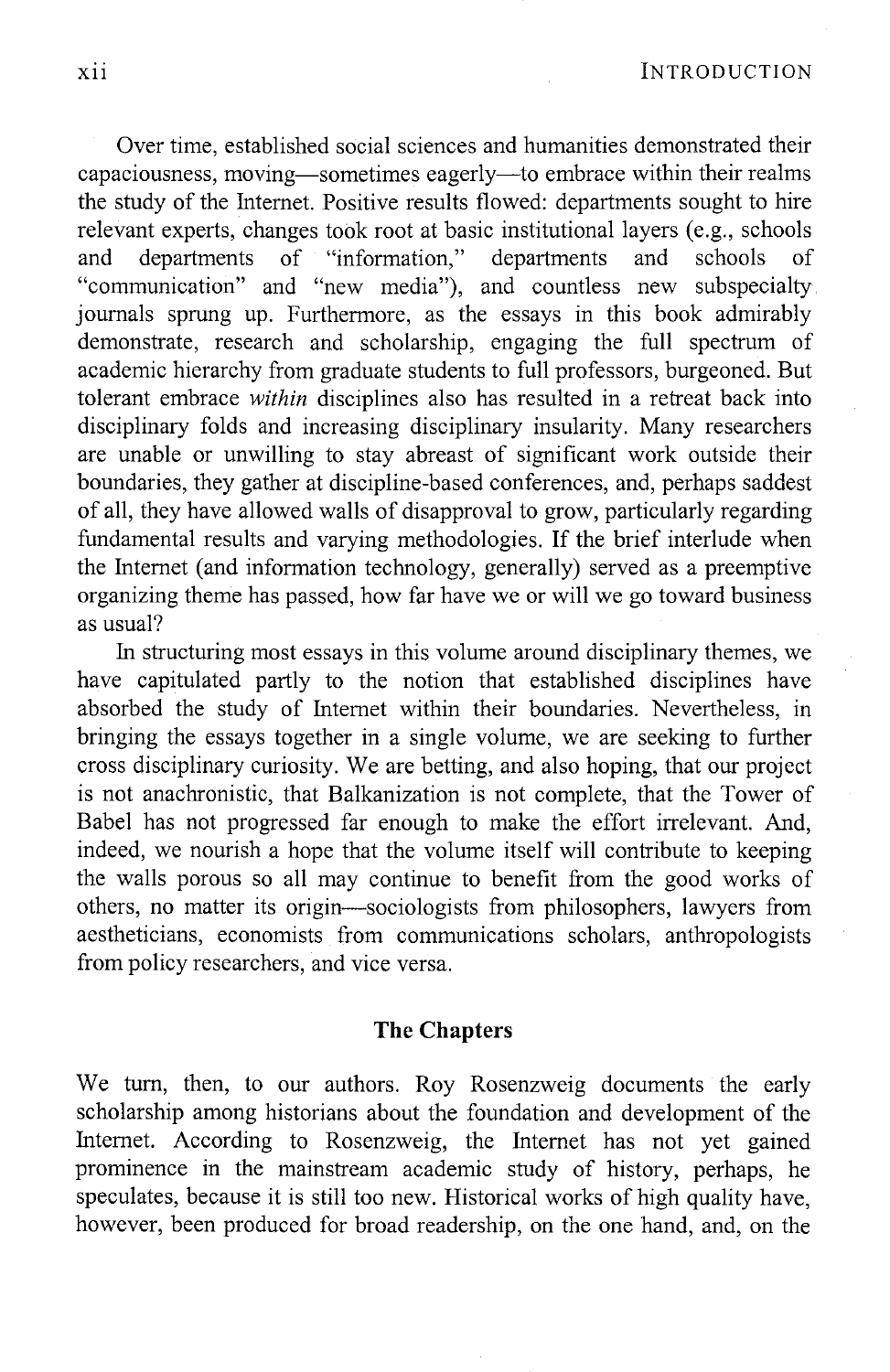other, within the specialized field of history of technology. Works for general audiences, such as those by Bruce Sterling, John Naughton, and Katie Hafner and Matthew Lyon, well researched and engaging as they are, tend to be what Rosenzweig calls "great man" histories, emphasizing biographies of key characters involved in the process of envisioning, planning, funding, and, finally, building the Internet's technical elements. This approach downplays other crucial contextual dimensions. Although other works have paid greater attention to institutional factors, some have been biased in emphasis probably by sources of funding. Many also lack attention to the larger political and economic context.

Works that have attended to these broader contextual themes usually are found in the specialized area of history of technology. Examples include Michael and Ronda Haubens's book on "Netizens," Janet Abbate's history of the Internet, and Paul Edwards's book on the essential role of the military establishment in developing computing applications more generally, including the Internet. In a short space, Rosenzweig covers significant ground; highlighting the contextual themes that each of these works (and others) brings to our general historical appreciation of the development of the Internet. Thus, Edwards argues that the Cold War and Cold War values fostered and were engineered into digital computers and the Internet. The Haubens develop the theme of user or consumer (Netizen) contribution to the ultimate shaping of the Net, highlighting the contribution of countercultural values and antiwar sentiments. Although Abbatte acknowledges military influences in some of the values embodied in the Net-survivability, flexibility, and high performance—she traces important bottom-up influences of users, graduate students, and hackers, who emphasized openness and open access, values that are embodied in the hugely significant TCP/IP open standard.

Despite these rich contributions, Rosenzweig contends that historical understanding of the Internet needs the marriage of existing approaches with fully contextualized social and cultural history, locating the story of the Internet within its multiple social, political, and cultural contexts. "Such a profound and complex development cannot be divorced from the idiosyncratic and personal visions of some scientists and bureaucrats whose sweat and dedication got the project up and running, from the social history of the field of computer science, from the Cold Warriors who provided massive government funding of computers and networking as tools for fighting nuclear and conventional war, and from the countercultural radicalism that sought to redirect technology toward a more decentralized and nonhierarchical vision of society." But, if Rosenzweig is right, we may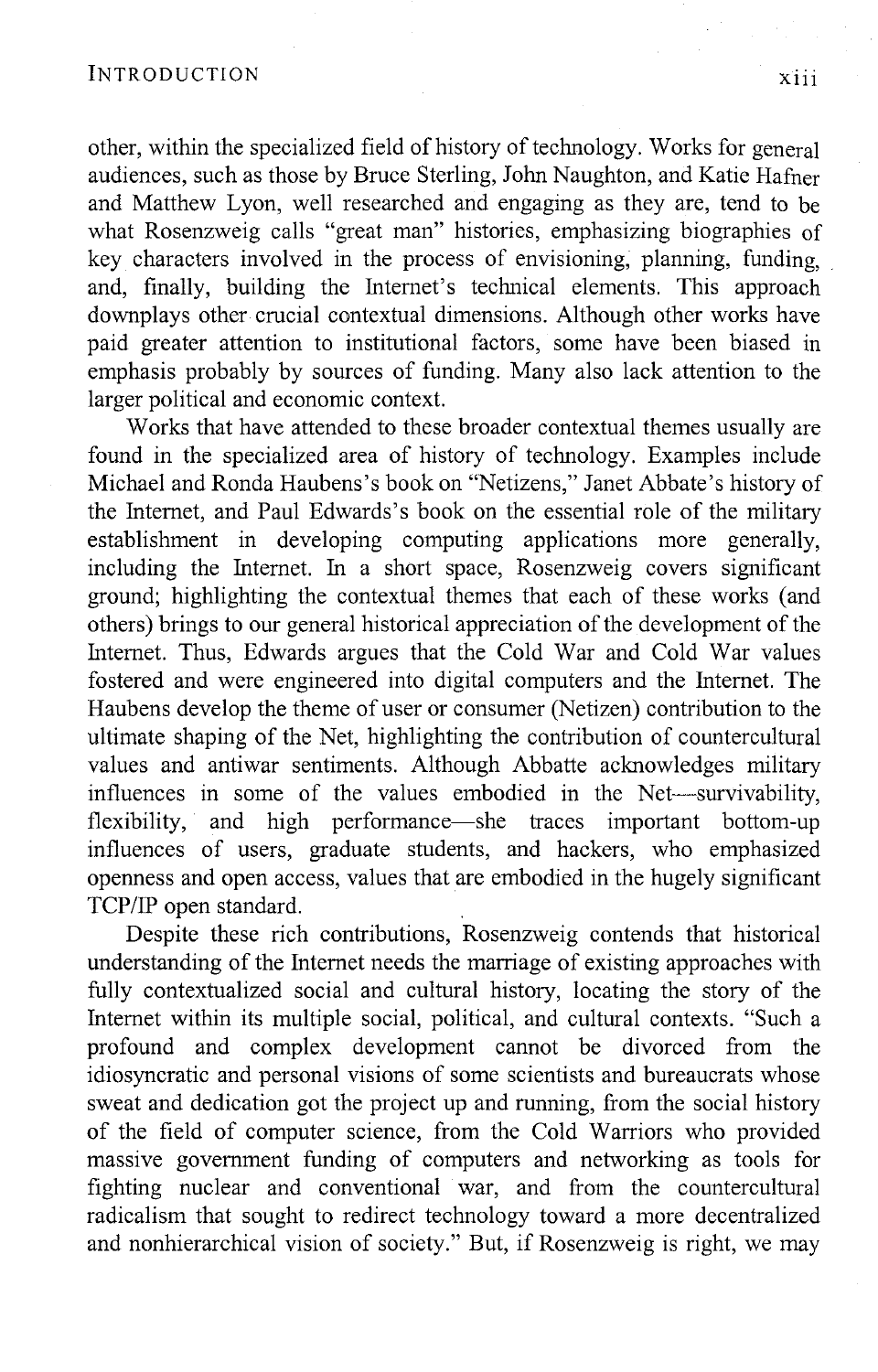xiv INTRODUCTION

need to wait a little longer, until the Internet gathers more dust and mainstream historians fix their sights on it.

In the essay on sociology and research on social uses of the Internet, by DiMaggio et aI., the authors summarize research that reflects on the Internet's potential contributions to social change, focusing on five domains: inequality (the "digital divide"); community and social capital; political participation;' organizations and other economic institutions; and cultural institutions. They trace how, in each domain, utopian claims and dystopic warnings based on extrapolations from technical possibilities have given way to more nuanced and circumscribed understandings of how Internet use adapts to existing patterns, permits certain innovations, and reinforces particular kinds of change. They indicate how Internet-related research is connected with the great scholarly themes that preexist in the social sciences and suggest a range of empirical questions one must answer to understand the Internet's influence on society. As they pursue this research, they find that from the Marxian and Weberian traditions come concerns about power and inequality in the access to the new technology. From a Durkheimian perspective arises sensitivity to the new media's impact on community and social capital. A strain relating to Habermas and Calhoun leads to asking how the Internet may alter the practice of politics. And the Weberian tradition raises the question of the effect of Internet technology on bureaucracy and economic institutions. Critical theory raises important questions of how the Internet may affect the arts and entertainment media.

The authors conclude by asking what results there are of research undertaken by social scientists and suggest that the nature of that impact will vary depending on how economic actors, government regulation, and users collectively organize the evolving Internet technology. The essay concludes that "sociology has been slow to take advantage of the unique opportunity to study the emergence of a potentially trans formative technology in situ. Too much of the basic research has been undertaken by nonacademic survey organizations, yielding theoretically unmotivated description at best, and technically flawed and/or proprietarily-held data at worst."

The essay on anthropology builds on Miller and Slater's work on the ethnography of web sites, but broadens it to include other studies including the cultural adaptation by corporations of new technologies, and the extensive work concerning gender-related patterns of adaptation to the new information technologies. In their essay, Miller, Slater, and Suchman locate two groups of studies by anthropologists (and related social scientists), one that emphasizes aspects of new technology creation, including both the ethnographic study of technology research and development, and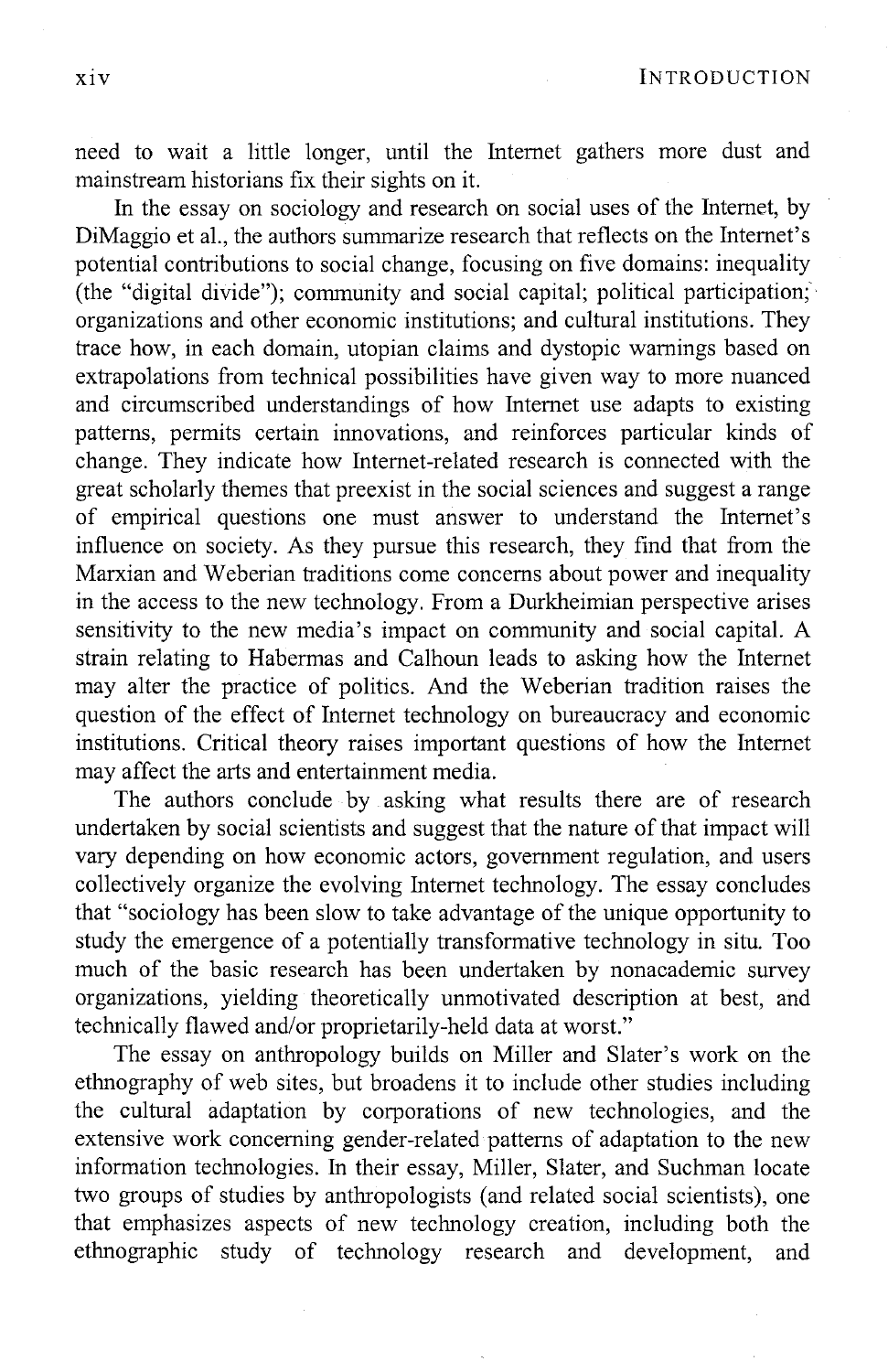possibilities for the incorporation of ethnographic approaches into practices of design; and a second group that comprises ethnographies of new media consumption and use within everyday communicative practices. They also ask whether this kind of dualism is useful and explore ways of breaking it down. A division between production and consumption, they conclude, belie the realities of information technology design and use. "Ethnographic projects open up the possibility of replacing the simple designer/user opposition with a rich, densely structured landscape of sites and practices within which new information technologies are generated, and through which they have their profound and particular effects."

In the article by Doris Graber, Bruce Bimber, Lance Bennett, Richard Davis, and Pippa Norris, we see at least two ways in which the Internet has entered the realm of research and scholarship in politics. One is in the body of work dedicated to uncovering the impacts of the Internet and World Wide Web on politically significant social phenomena. Here, Graber et al. have focused their review on the considerable body of work studying causes and consequences of varying but *specific* politically significant effects, paying particular attention to three: (1) the digital divide; (2) civic organization and political mobilization; and (3) electoral politics.

Their review finds that in the arena of electoral politics, where great impacts had been predicted, we have yet to experience systematic change, even though in some areas, such as how much voters know about candidates' positions, the Web does seem to have caused notable change. The digital divide, which refers to the increasing gap between rich and poor people and nations caused by differential access to information technology, remains a complex story. Accounts of the digital divide, based on a combination of speculation, theoretically driven analysis, and relatively sparse data suggest that technology does, in some ways, further disadvantage poor people and nations as access to information becomes increasingly important to thriving. But at the same time there is hope that poor people and nations can use digital connectedness to make contacts or seek relevant information that was not previously available to them (e.g., in job seeking) and can spread word about themselves (e.g., villagers seeking a wider customer base for their crafts). But the most robust effects can be seen in the arena of civic organization and political mobilization, where the Internet and Web, with their capacity to support robust, fluid network structures, have facilitated waves of immensely successful, highly publicized antiestablishment activism. Research also has focused on uses of the Internet that help mediate and activate locally based or interest-based communities.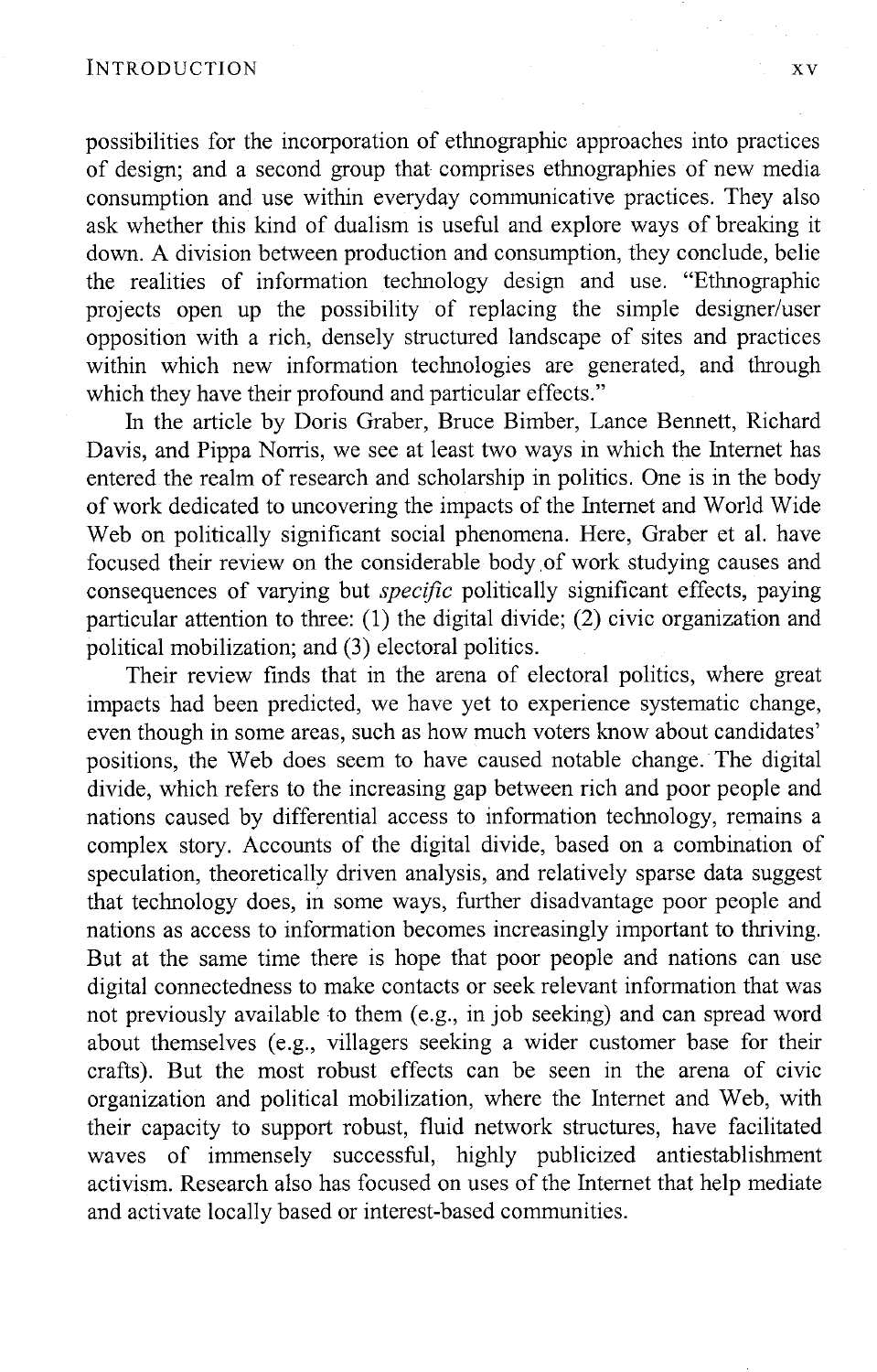XVI INTRODUCTION

The second way in which the Internet enters the realm of academic research in politics is less direct. The focus is not on social and political impacts themselves but on what the Internet might be able to teach researchers and scholars about their field of inquiry, its theories and methodologies. The Internet can be seen as a test bed. How well have existing organizational theories dealt with Internet-mediated political mobilization? Do theories of media effects make sense in the context of new media? Does citizen involvement in politics increase as access to "voice" increases? Because the Internet introduces new variability, it has the capacity to test or challenge long-held truisms and, in tum, to offer new insights.

Paul David raises a problem that applies across disciplines. What the first economists to enter the field understood well, he writes, was the pre-Internet world of telecommunications. The question is how far it is possible to go on the basis of understandings gained in contexts that have some similarities, but within which the subject of interest appears quite anomalous. Economists working in this area have tended—for rather too long—either to avoid focusing on the points of divergence between connection-oriented and connection-less communications system, or, to propose "solutions" for perceived "inefficiencies" that would have the effect of bringing the economics of the Internet more closely into line with that of the class of telecommunications systems with which they were already familiar. He calls on economists to work more closely with members of other disciplines in assessing the societal implications of specific proposals to modify the technology and governance institutions of the Internet. He seeks a transformation of "Internet economics" into a more policy-relevant area of inquiry; a "subdiscipline effectively defined by its recognition of the distinctive technical constraints and potentialities of the existing technology, as well as by the regulatory issues posed for the Internet industry by its coexistence with industries and institutions that originally were formed on the basis of quite different communication facilities." In reviewing the literature, David notes an early thrust of "naturalizing" the subject matter by "focusing on those generic features that were common to broader categories of economic activity and public policy, particularly that affecting the telecommunications sector." Another area involved challenges for the design of resource allocation mechanisms that would render the Internet more efficient as a system of communications, including pricing, blocking, and protection of users from denial of service attacks. According to David, as to many of these "problematic" aspects of the Internet, the technical specifications responsible for the performance capabilities of the Internet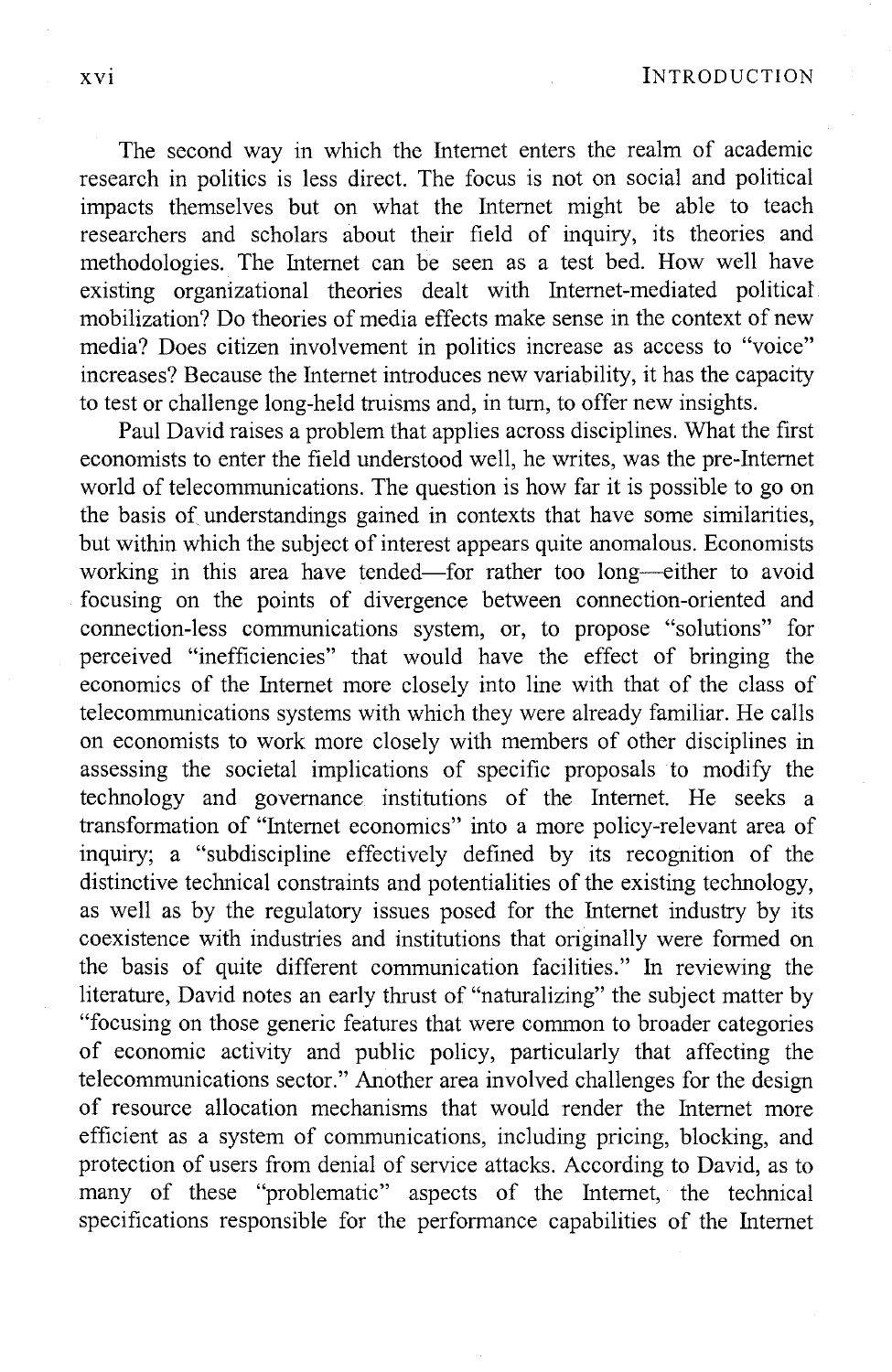also were characteristics that its users perceived to be its uniquely beneficial properties.

Deborah G. Johnson, the author of the definitive textbook *Computer Ethics*, discusses the influences on ethical thinking in philosophy not only of the Internet but of digital computing in general. This broader frame reflects Johnson's preference for organizing her subject area around ethical concepts and themes. Here she departs from approaches that have organized content around particular developments in computing, such as databases, control systems, games, artificial intelligence, as well as the Internet, and identify one or a constellation of ethical themes or values associated with them. And her approach also differs from those that deal with issues as they emerge within specific sectors, such as workplace, military, or health care.

Johnson considers most profound among the works taking traditional ethical approaches those that deal with meta-theoretical and methodological issues. In them, philosophers reflect on the nature of the ethical questions raised by use and development of information technology in society, whether it is merely another branch of applied or professional ethics, or whether "computer ethics" is sui generis, demanding novel philosophical thinking. Johnson's answer seems to fall somewhere in between the extremes. Because information technology mediates and "instruments" novel types of actions, traditional philosophical concepts and theories may not be immediately applicable. In this category, she includes cybercrime, virtual reality, special duties of computer professionals, and digitally mediated invasions of privacy. These newly instrumented action-types demand creative insights to draw them into the orbit of mainstream philosophical approaches. While straightforward application of existing theories is not productive, Johnson contends that useful insights have emerged from the body of great philosophical works on ethics and human values, including utilitarian, deontological, virtue-based, contract theoretic, existentialist, and phenomenological. Philosophers also have begun to draw on crucial insights from inquiries in the neighboring field of science and technology studies.

Nicholas Jankowski, Steve Jones, Kirsten Foot, **Phil** Howard, Robin Mansell, Steve Schneider, and Roger Silverstone explore how communication studies (journalism, broadcasting, telecommunication, speech, and rhetoric) has been affected by the Internet, including not only the substance and methods of scholarship but also institutional and educational contexts that house it. Instead of itemizing these changes directly, their chapter tracks the impacts of the Internet on communications research and scholarship through three avenues: (1) how universities are responding with new educational programs; (2) how scholars are pursuing conventional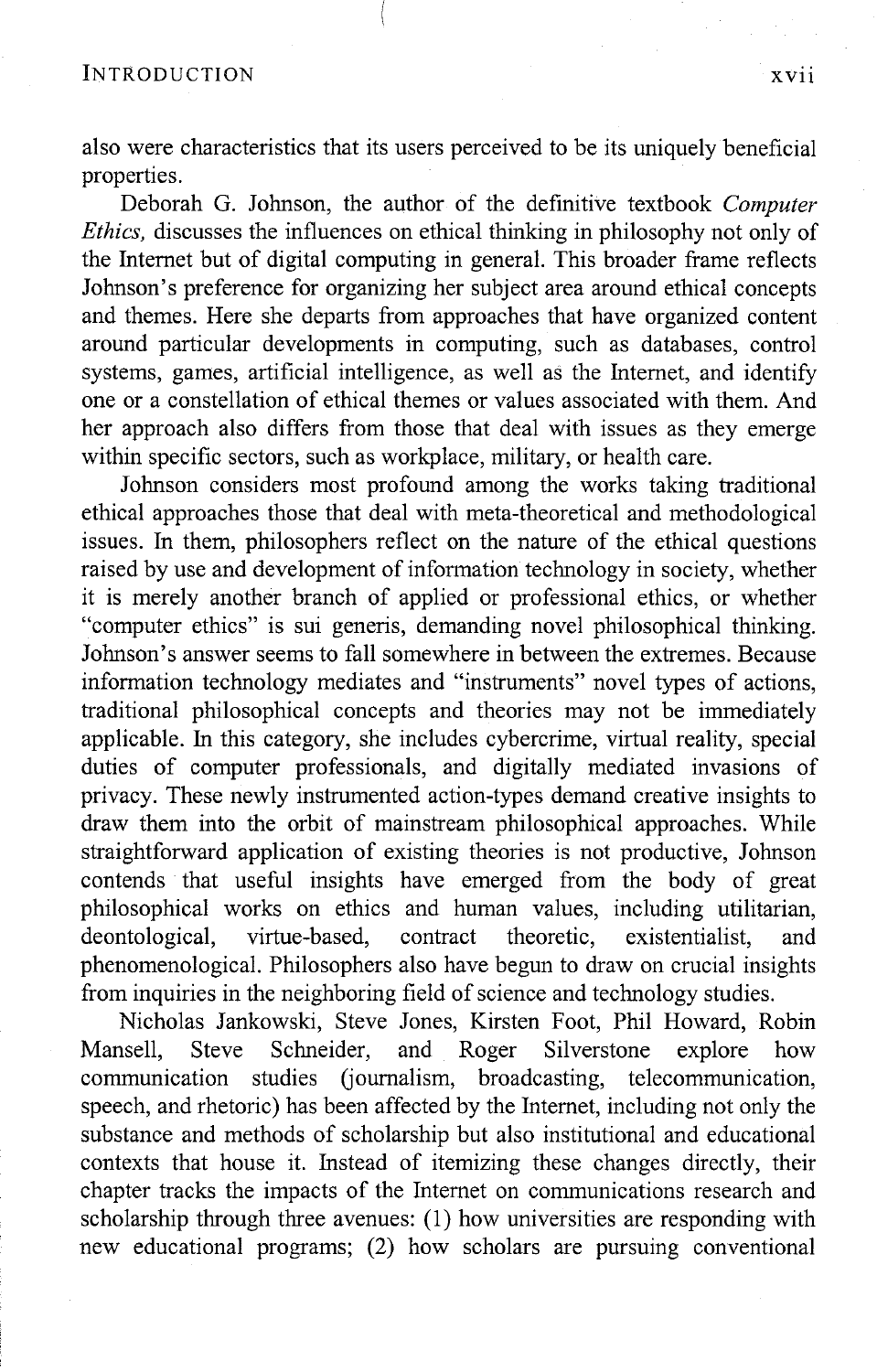concerns of the diffusion and adoption of new communication technologies in light of the Internet; and (3) how the Internet has stimulated new research approaches that relate data collected about producers, users, and content.

They have not, however, charted these changes in general, but have developed individual case studies, each illustrating one avenue of response. Through a detailed description of one university's response, the London School of Economics, we learn of the challenges of building a program that acknowledges the importance and novelty of the Internet as an object of study, without "fetishizing" its newness; benefiting from the strengths of traditional social sciences (sociology, political science, economics, etc.) without succumbing to cynicism of some of its leading proponents. In the example of the Pew Internet Project, we learn, in detail, about one effort to track diffusion and adoption of new communications technologies. And, finally, in perhaps the most substantively rich segment of the chapter, we learn about research initiatives focusing on the World Wide Web, forms of communicative actions inscribed in it, how web design constrains and facilitates such actions, the kinds of user experiences it facilitates, and relationships engendered in Web text and linkages. Of particular interest is the way this work pushes the boundaries of existing research methods and approaches, which communications studies typically "borrows" from the more established social sciences. Thus, scholars of Internet-mediated and online communities find their research questions demand striking modifications of traditional research design, modes of data collection and analysis (e.g., specifically tailored for web-based surveys and ethnographies and web sphere analysis), and even a newly drawn moral relationship with their research subjects.

Focusing on the capacity of the Internet to serve as a vehicle for creative and artistic expression, Mette Hjort has produced a wide-ranging account of aesthetic approaches to it. While acknowledging that innovations in digital technologies (e.g., formats such as JPEG or GIF files) have allowed for expressive artworks to be transferred to the World Wide Web, Hjort, reviewing the scholarly field, emphasizes the range of aesthetic properties and aesthetic experiences of the new digital media. One reason for this extensive realm of the aesthetic online is diverseness in the concept of the aesthetic. Hjort allows for the aesthetic to capture, among other things, appreciation of political and moral ideology, the presence of Zeitgeist, apt uses of technology (e.g., appreciating creative genius in the Linux project as an aesthetic experience), laudable uses of the Net's unique qualities such as interactivity and hypertextuality (e.g., in MUDs and MOOs). And, finally,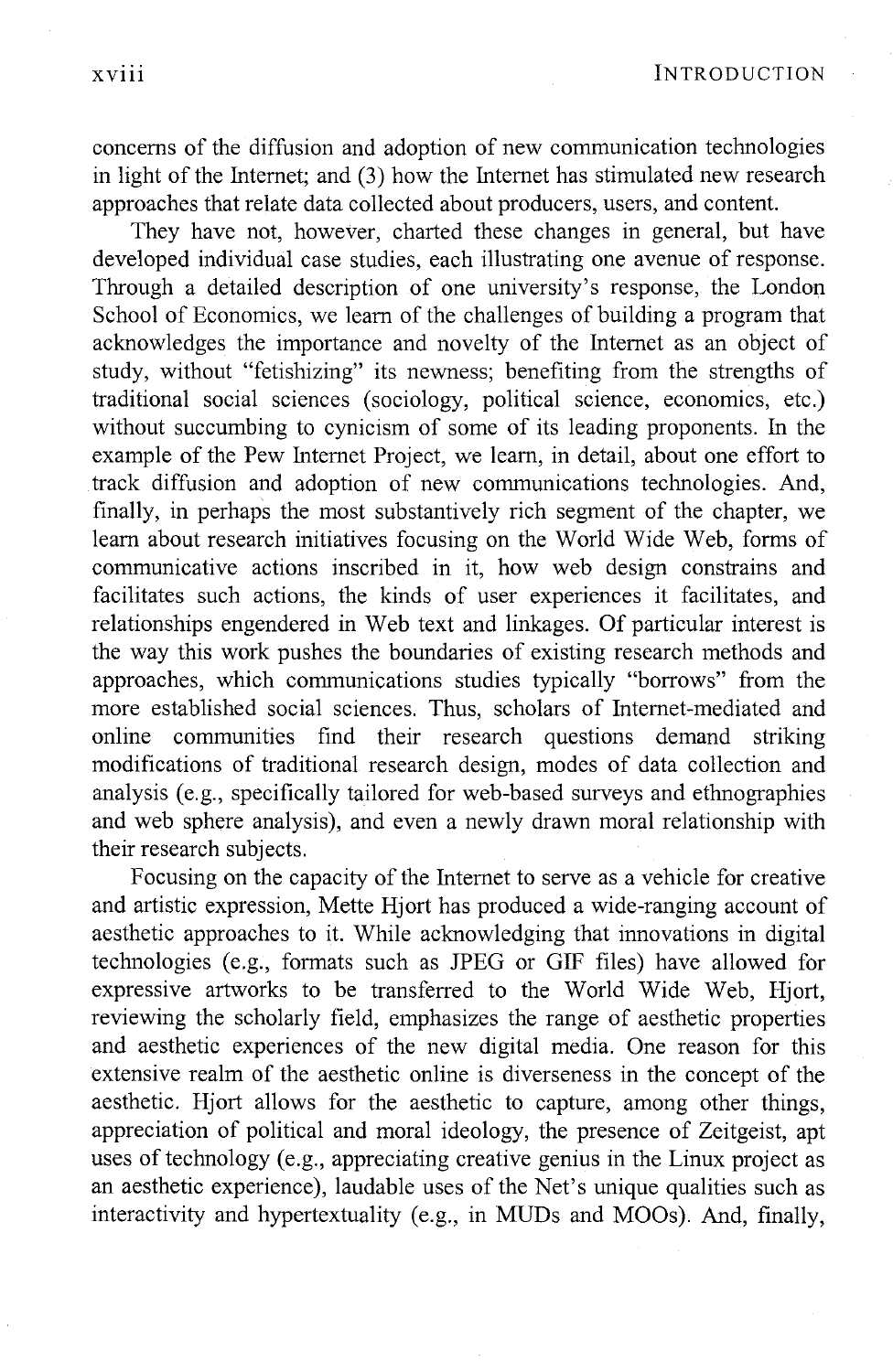the aesthetic will also encompasses art criticism of more traditional works of art that have been rendered digitally.

By incorporating such a broad scope within the scholarship of the "aesthetic" Hjort shows how a great deal more of digital expression, modalities, and communication can be appreciated. Web and interface design are among the digital artifacts that that exhibit aesthetic properties in a more traditional sense, though not strictly in the category of art. Developments here are occurring not so much in traditional academic circles but in commercial contexts. Hypertext, a form of expression characteristically associated with the Net, also calls for novel forms of aesthetic appreciation as does the virtual, a mode of experience that has emerged with the capacity of the digital media to provide perceptual inputs that depart radically from objects with actual dimension.

Viktor Mayer-Schoenberger investigates ways in which existing zones of academic inquiry such as law and economics, law and civic republicanism, and law and critical race theory, for example, all have their Internet emanations. He alludes to the debate whether cyberlaw is more than the application of existing legal rules to cyberspace but, rather, a new legal domain to be explored, analyzed, and taught. He divides legal inquiries into three strands of cyberlaw discourse: (1) research on "cyber-structure," which focuses on the question of governance, of who creates the rules regulating interactions in cyberspace; (2) research on "worldwide information," which focuses on what is at the core of the move toward postindustrial societies; and (3) research on the challenges that cyberspace poses for the traditional legal system and the question of which entity should govern and thus regulate cyberspace. This last is much closer to conventional legal discourses in that it looks at the existing governance and enforcement entities and asking which one of them is best suited to create and enforce rules on a global network.

In her essay on the scholarship concerning copyright law and the Internet, Niva Elkin-Koren determines that in the law-related literature concerning regulation of information and the Internet, two competing models are emerging. One is the traditional property rule created by centralized institutions of the territorial state; the other is the emerging regime of standard contracts, namely, of rules generated via private ordering. For many writers, the potential shift to "private ordering" regimes in cyberspace is appealing. The idea that we may no longer need to rely on centralized regulatory institutions, and may individually make our own choices on the terms and conditions for using information, seems to be liberating. "Private ordering" is seen as a manifestation of central values such as autonomy and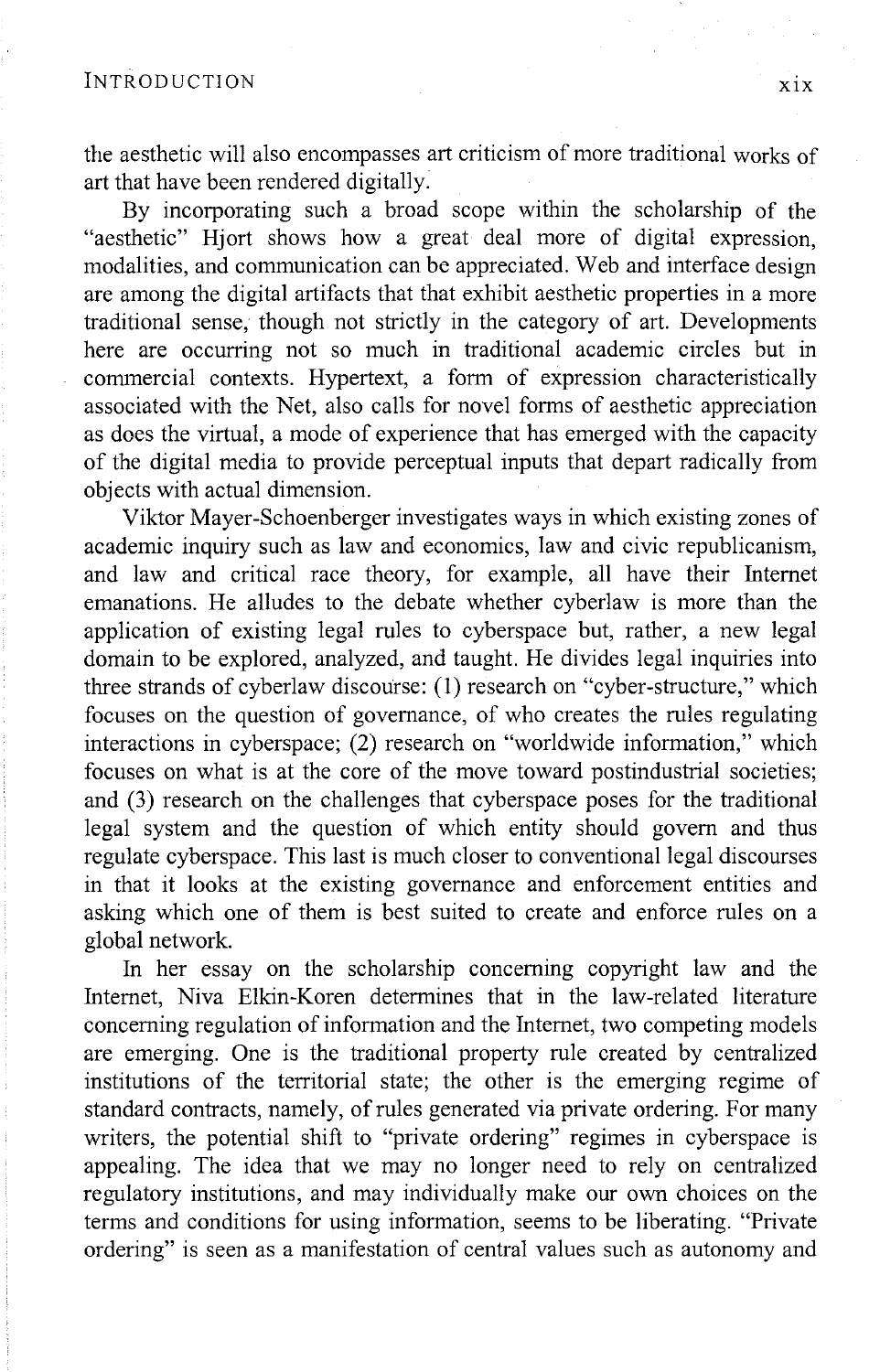freedom. Whereas some perceived copyright law as a "necessary evil" of the predigitized age, the prospects of replacing such property rules with a free and diverse "market for norms" is welcomed most favorably. Professor Elkin-Koren contends that arguments advocating a private ordering regime for managing access to information should come as no surprise. Advocates of private ordering argue that priority should be given to terms of access privately generated by the parties, even if they conflict with copyright policies. She contrasts an economic approach that holds that private ordering is superior to a centralized regulatory copyright regime to an approach coming from political theory that finds greater legitimacy in state deference to existing "private ordering" mechanisms instead of attempts to extend jurisdiction and further regulate the Internet. Copyright law and the Internet is an illustration, in the literature, of these contrasting approaches.

Two essays are not discipline based. Jack Linchuan Qiu and Joseph Man Chan, in their essay on research concerning the Internet in China, search for the emergence of unique approaches and questions that are not observed in other fields given the idiosyncrasies of the socialist polity, transitional economy, and cultural complexity of the environment there. For the authors, the first set of questions confronting China Internet researchers pertains to the agents, that is, who are the actors and what are their characteristics? They find that researchers also approach implications of state control not only in the context of the market but also as tantamount to the redistribution of political power. They locate two broad areas strands of research: one that would conceive Chinese policy makers as an integral elite group collectively pursuing certain goals, which are, however, often described as inconsistent or even paradoxical and a growing number of scholars who do not assume the solidarity of the Internet policy circle, but see, rather, the decision-making processes as full of competitions among the regulatory agencies and major players in the market.

In the last essay, Christian Sandvig and Stefaan Verhulst reflect on the relationship between Internet research and public policy. They observe that at this moment the boundaries between the academic disciplines represented in this book do remain porous, as several disciplines claim the same Internetrelated social problems (such as the "digital divide") to be within their purlieu. They argue that there is some hope of acting to alleviate these problems (or seize these opportunities). To achieve this, scholarly research across disciplines needs to more directly interrogate the mechanisms of policy making that bear on the Internet using comparative research. In their view, we remain within the Internet's formative years, when it is possible for research to contribute to defining a political and organizational structure that